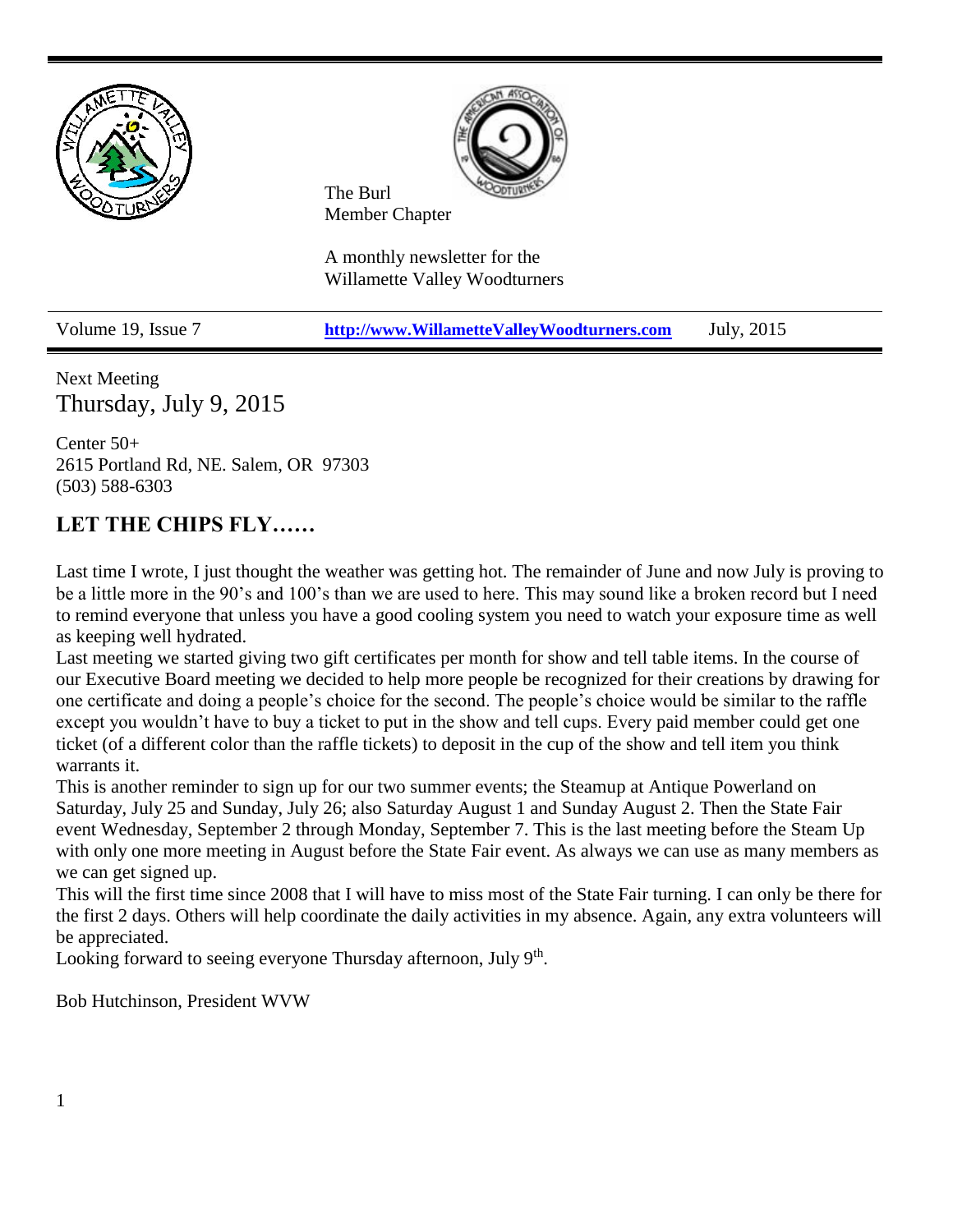### **June 2015 Treasurer's Report, by Henrik Aberg**

| <b>Beginning Balance</b> | \$9,300.84 |                                               |            |
|--------------------------|------------|-----------------------------------------------|------------|
| June Income              |            | June Expenses                                 |            |
| Raffle                   | 97.00      | AAW membership for Club President \$<br>60.00 |            |
| Glue/Anchor Seal Sales   | 100.00     | Shop fees and reimbursement for               |            |
|                          |            | 637.82<br>Two classes (Gibson & Berger)       |            |
| Soren Berger Class (5)   | 1,100.00   | Soren Berger fees                             | 1,800.00   |
|                          |            | Anchor Seal purchase                          | 556.00     |
| <b>Total June Income</b> | \$1,297.00 | <b>Total June Expenses</b>                    | \$3,053.82 |
| <b>Ending Balance</b>    | \$7,544.02 |                                               |            |

### **May Membership Report, by Henrik Aberg**

No change from last month. The club has 103 members.

# Club Business **Current & Upcoming Events**

### **July Demo, Alan Stratton**

Segmented Bowl July 9, 2015

A committed woodturer, Alan lives in Tigard, Oregon and actively participates in Willamette Valley Woodturners. That's a commitment! Alan's specialty is a promise to variety, whether solid or segmented. Alan shares his work every week on YouTube and you can be a part of his world by subscribing to [www.AsWoodTurns.com.](http://www.aswoodturns.com/) Alan will demonstrate creating a segmented

wood bowl. He is a firm believier that every woodturnier should have a basic understanding and ability to produce a segmentated turning. A challenge for all of us! This is your chance to get started.



## **August Demo, Alan Carter**

Creative ability to "think outside the circle" August 13, 2015

Mark the date and plan to attend. Our August demonstrator will be Alan Carter from North Carolina. Alan will share his creative ability to "think outside the circle" and share his thought process from design to finished product.

2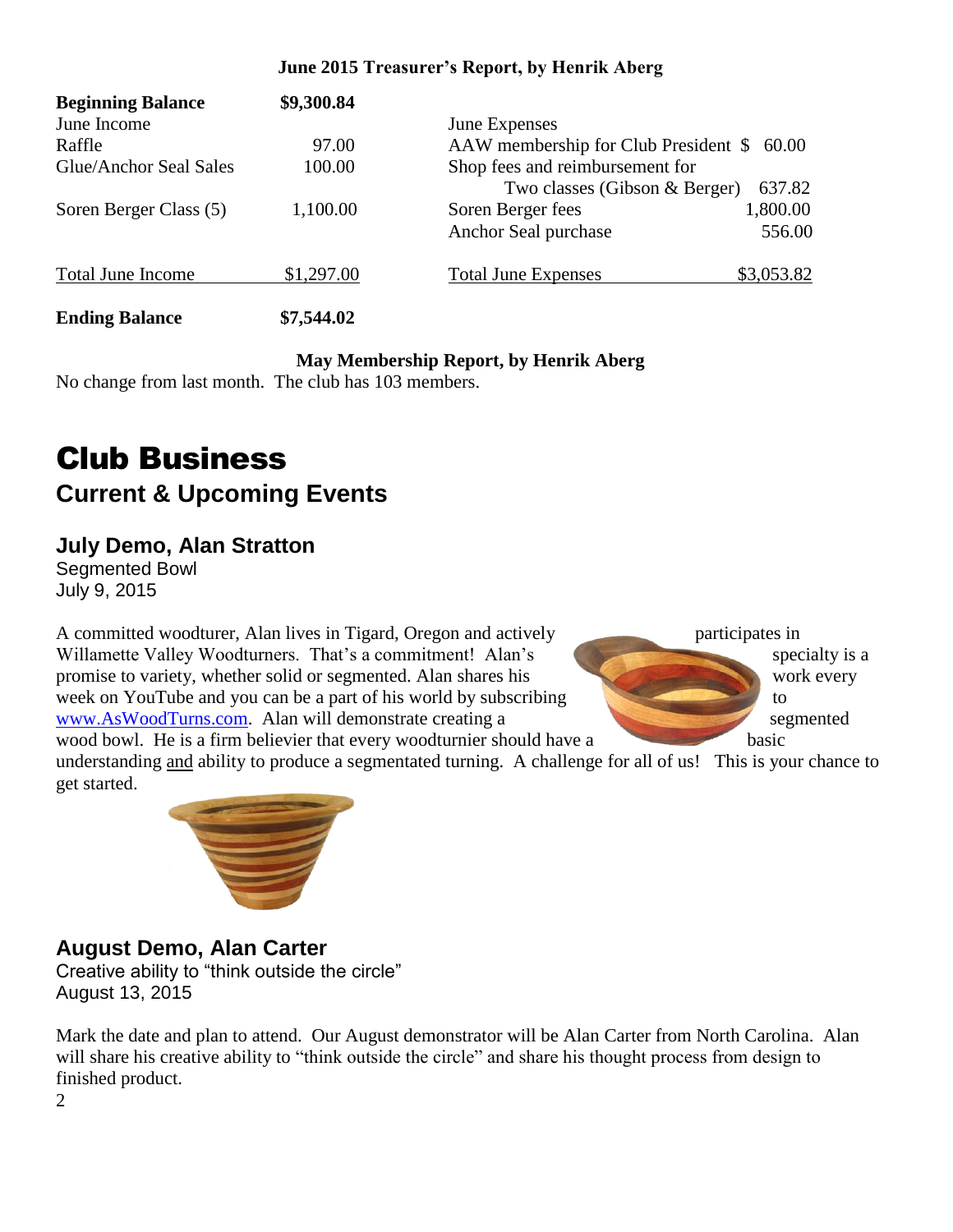With a degree in music from Indiana University School of Music, he started his artistic exploration. From painting photorealistic urban landscapes to designing and building contempory furniture, Alan has allowed the right side of his brain to guide his endeavors.



His design influences are many and varied. The shapes and proportions of interesting buildings may spark an idea. Art Deco and Asian influences are certainly evident in some of his pieces. He often lets the wood itself suggest the shape or pattern. Even organic sources such as land formations and plant structures can have a subtle pull.

Regardless of the influence, the end result will be intriguing.

Alan will also lead a workshop on Saturday/Sunday (August 15-16) for those interested. The cost will be \$220 for the weekend. This one will fill up quickly, so please sign up soon.

### "Bioengineering or New Opportunity for Woodturners?"

The term "foxfire" is a name commonly applied to several species of bioluminescent fungi that grow on rotting wood in damp forests (like the Southern Appalachians) during the warmer months. These fungi typically produce a dim blue-green glow that can be seen only in dark, starlit areas, away from any artificial lights or moonlight. Other names associated with these glowing fungi include "faerie fire" and "will o' the wisp."



Photos by Tim Spencer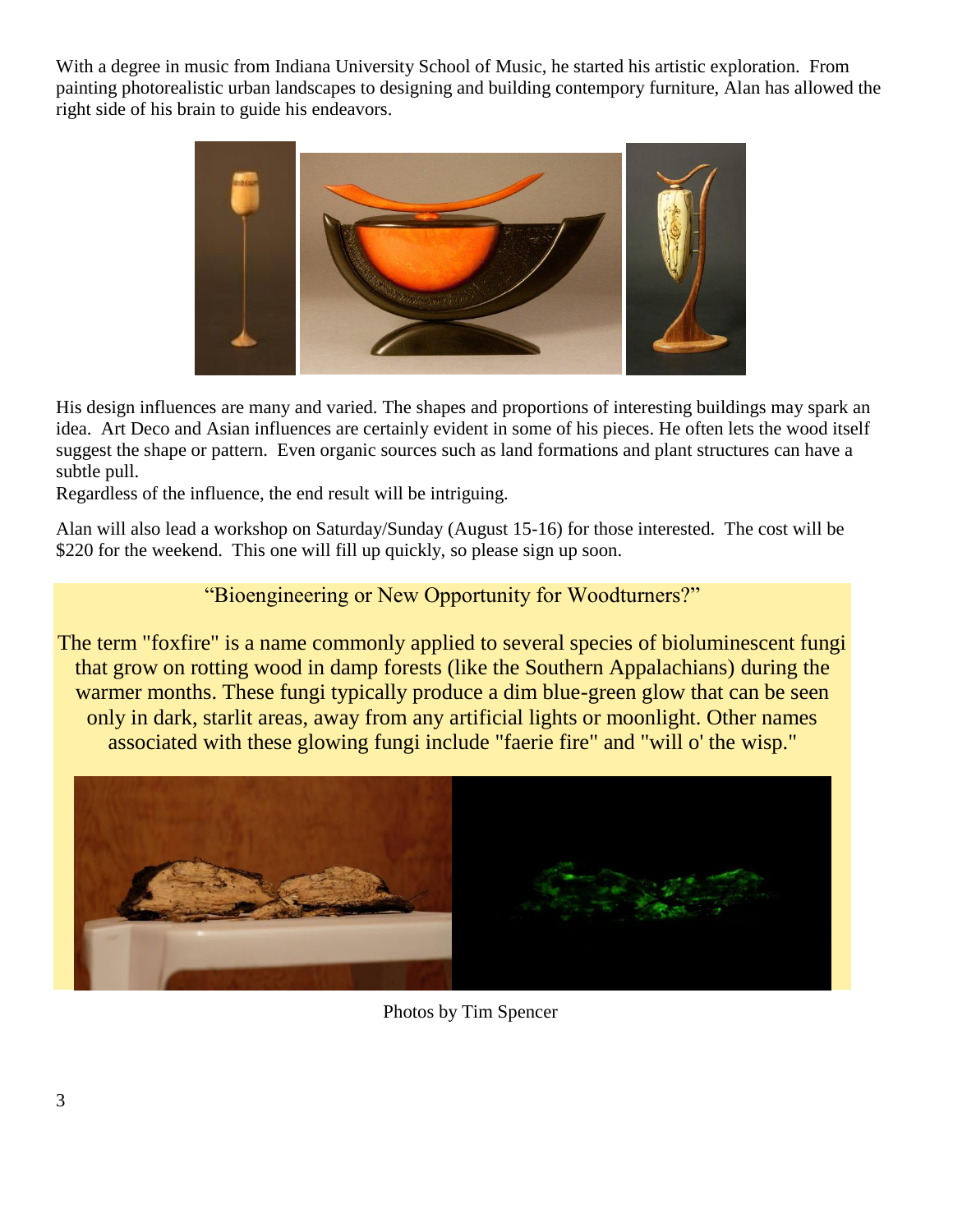A friend had done some clearing on their property along the Alsea river and that night as nature will call he went outside to find this eerie glow on the ground amongst the cherry trees they had toppled. Seems it was all over in pieces from the trees. I had remembered the popular Foxfire books from the 60's so had a clue what it was but had never seen it in person. OSU confirmed that it was this phenomenon and explained a little about it.

## Membership Rewards

### *Library*

A friendly reminder to members with books and /or videos checked out from the library. Please return them at this next meeting.

### *Wood Gathering*

Sign-up sheets will be available to indicate your availability to help with wood gathering. Anyone who learns of a tree or log that is available to the club should notify Jerry Lelack (503 510-1577) or Bob Hutchinson (503 508-3279). The intent is to gather wood, process it to usable pieces, store it at the home of Terry Gerros, and then make it available to members. Terry can be reached at 503 580-5013.

### *From Terry Gerros*:

I am a distributor for Stick Fast CA glue, Sharpfast Sharpening systems, and the Holdfast vacuum chucking system. If you have an interest in these products, give me a call or send me an email for details.

### *Supplies*

The club purchases a few supplies in bulk and sells it to members at club cost. We routinely have superglue (\$5), black or brown superglue (\$10) accelerator (\$6) and Anchor Seal (\$10/gal). The club purchased a small supply of half round protractors (\$6) used to measure the angle ground on a tool, and depth gauge (\$5). Bob Quadros will have the resale items still available at the meeting. Please bring the correct change for the items you want.

### **Club Member Discounts**

 From Jeff Zens: The club's Craft Supply order will be going out on **July 13th** if our order equals or exceeds \$1,000. Craft Supply gives us a 10% discount plus free shipping in all items, and occasional additional discounts on certain other items and quantity purchases. If you order from the sales items, you will receive the club discount in addition to the sale discount, making many items available at very attractive prices. When filling out the web site order form, please use the item number and complete item description from Craft Supply's web site. Do not use an old catalog item number, as these might not be current. Occasionally, Craft Supply is out of an item, and I'm notified that it is on back-order. I will assume that if an item is ordered, it's wanted as soon as it becomes available. If you do not want an item if it is back-ordered, make that comment in the "Notes" column on the club's order page on the web site. I work with Craft Supply to have back-ordered items shipped directly to the member's home address ad no additional cost. For this to work effectively, the entire order must be paid for when your in-stock items are picked up. While I'm not equipped to accept credit cards, cash or check are both fine.

Contact me with any questions at [jeffzens@custombuiltfurniture.com.](mailto:jeffzens@custombuiltfurniture.com.)

- Club members are registered with Klingspor's Woodworking Shop at [www.woodworkingshop.com](http://www.woodworkingshop.com/) or 800-228-0000, they have your name and will give you a 10% discount.
- Hartville Tool will give club members a 20% discount for the next year and a 15% discount after that: [www.hartvilletool.com](http://www.hartvilletool.com/) or 800-345-2396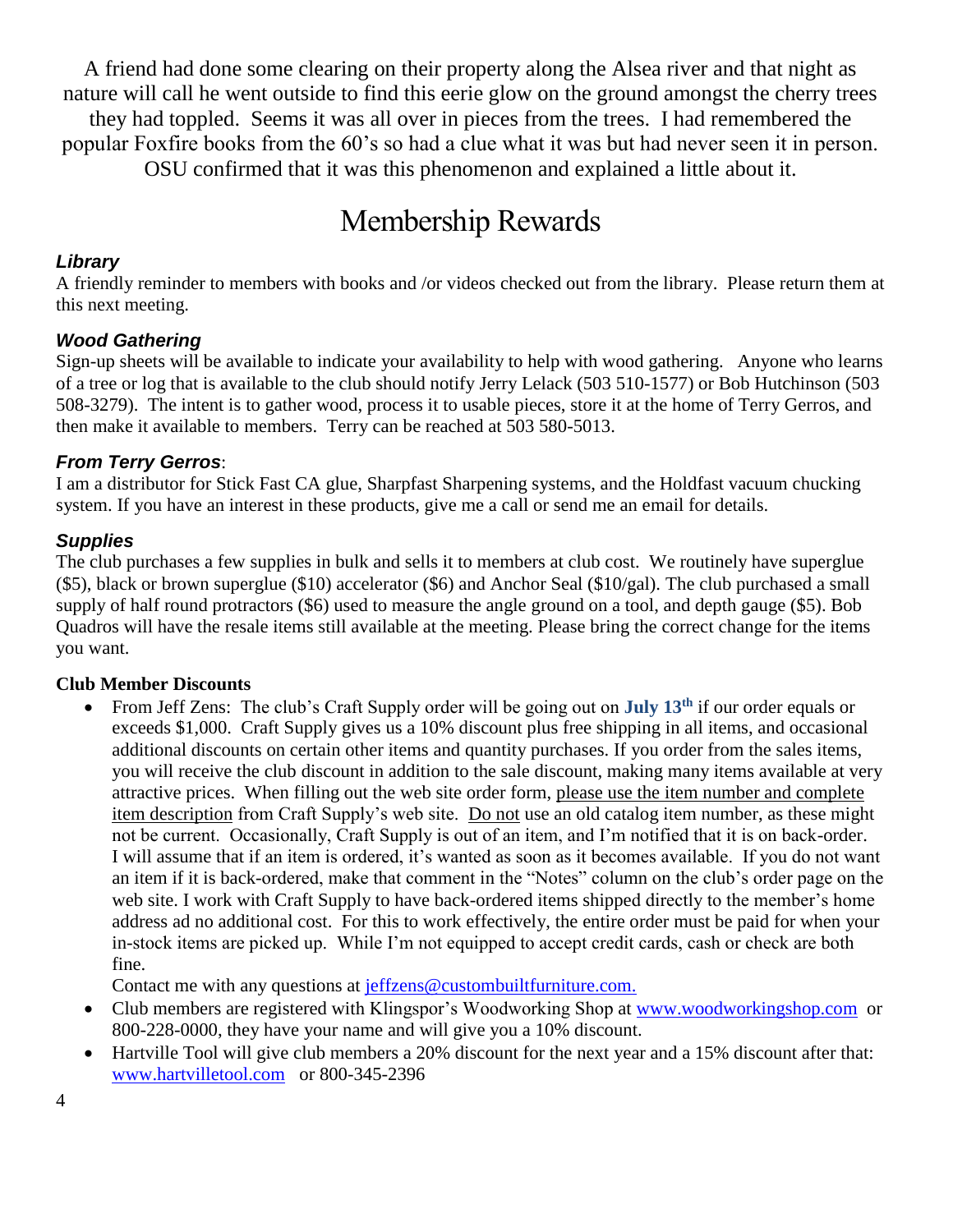- If you show your club card at checkout time to the cashier at Woodcraft in Tigard they will give you a 10% discount (may not apply to some machinery).
- Exotic Wood is offering a discount of 15% off any orders placed at: [www.exoticwoodsusa.com](http://www.exoticwoodsusa.com/) . (This includes sale items and free shipping on orders over \$300). Use promo code ewusaAAW
- Gilmer Wood now offers our club a 10% discount on purchases made there. If you haven't been to Gilmer's, it is well worth the trip to Portland, if only to make your mouth water and make you cry if you leave empty handed.
- North Wood Figured Wood can be viewed at North Woods Figured Wood. Here's our website [www.nwfiguredwoods.com](http://www.nwfiguredwoods.com/). Please take a look! We're happy to offer you our courtesy 15% discount. Anyone from our club can simply type in "WOODTURNERS" at check out to receive the sale price. No minimum purchase. We've got beautiful Big Leaf Maple, Black Locust, Madrone, White Oak, Ash, Elm and Yew.....turning blanks, slabs, burls and lumber.

Club happenings in our area

(Please visit the club's website listed below for additional information)

Northwest Woodturners (Beaverton, OR) <http://www.northwestwoodturners.com/> Meet first Thursday at Franklin High School

Cascade Woodturners (Portland, OR) <http://www.cascadewoodturners.com/> Meet Third Thursday at Franklin High School

Beaver State Woodturners (Eugene, OR) <http://www.beaverstatewoodturners.com/> Meet fourth Thursday at Woodcraft

Southwest Washington Woodturners (Vancouver, WA) Dan Baker (President), email: [ridgewoodworks@aol.com](mailto:ridgewoodworks@aol.com) Meet fourth Wednesday at the Friends of the Carpenter's Center